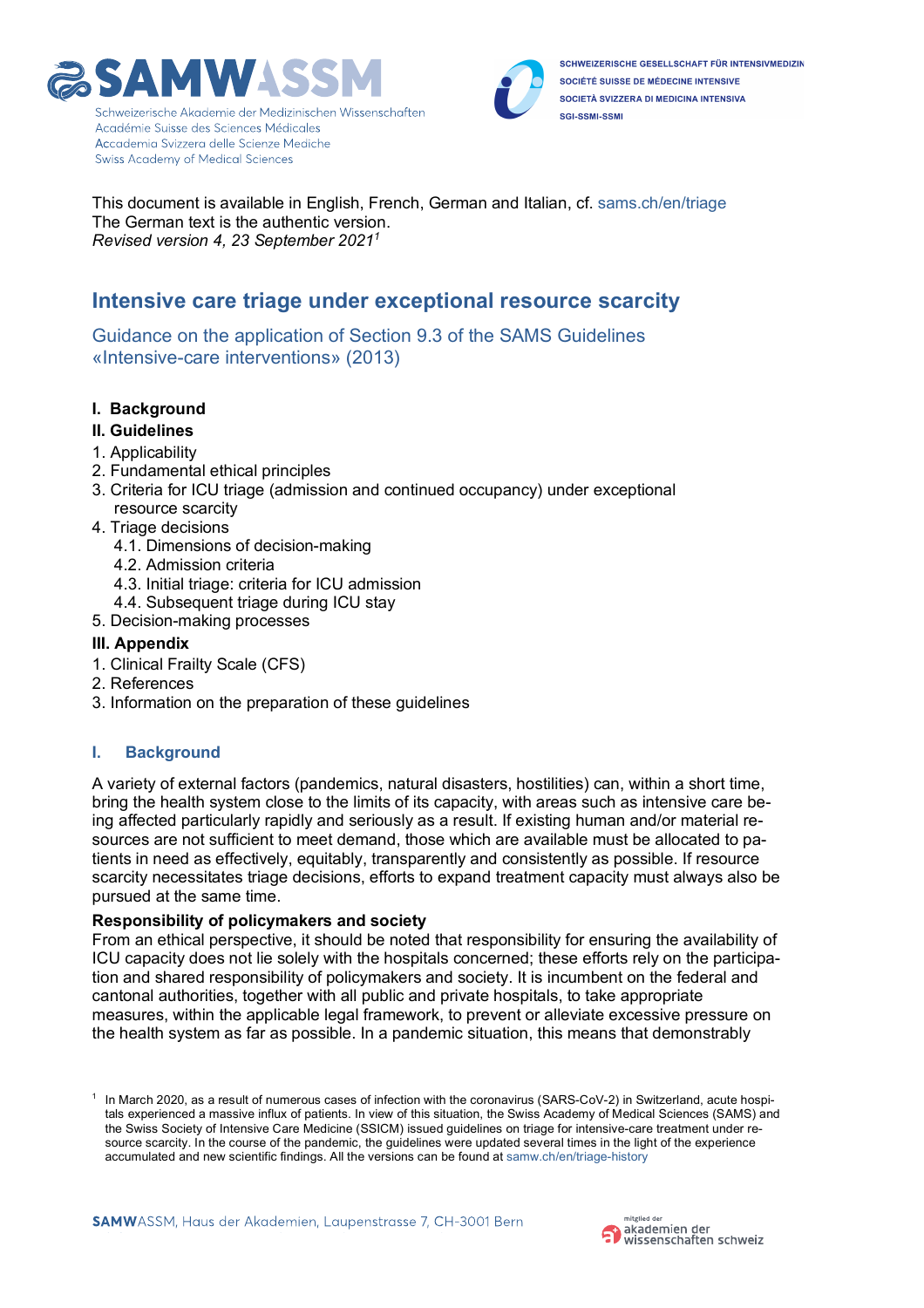

effective control measures must be implemented to avoid further new infections and severe cases. The measures taken may also include the deferral of non-urgent treatments.

#### **Deferral of non-urgent treatments**

The deferral of treatments is also a form of triage. In the event of resource scarcity, the treatments to be postponed should be primarily those where no deterioration in prognosis, irreversible damage to health, or cases of premature death are to be expected as a result of the delay. Criteria for nationally harmonised deferral of treatments are not currently available; however, the development of such criteria is beyond the scope of the present guidelines. In cases where treatment is postponed, the person concerned must be informed in a transparent manner as to the reasons for the delay and about any health effects which may possibly arise as a result. If the treatment could be carried out at a different hospital, information on this option is also to be provided.

#### **National coordination of patient transfers**

In collaboration with various health system actors, the Coordinated Medical Services (CMS) of the Swiss Armed Forces has established a system for national coordination of intensive care resources so as to ensure that optimum use is made of all ICU treatment capacity available across Switzerland.2

# **Threshold for triage decisions**

As specified in the document [«National coordination in the event of a massive influx of patients](https://www.vtg.admin.ch/content/vtg-internet/de/organisation/astab/san/ksd/nki/_jcr_content/contentPar/downloadlist/downloadItems/58_1603981191960.download/Nationale Koordination bei massivem Zustrom von Patienten in Intensivstationen_II.pdf)  to ICUs during the COVID-19 pandemic»,<sup>3</sup> responsibility for patient triage lies with the individual hospital/ICU. Triage is only to be applied if other measures, such as the reduction of non-urgent treatments and transfers of patients to ICUs with free capacity, <sup>4</sup> are not sufficient to avoid resource scarcity. Individual hospitals cannot determine at what point a threshold has been reached at the regional or national level which triggers the application of these guidelines. This requires a national overview of the number of operable ICU beds still available and of whether non-urgent treatments have been deferred to a similar extent in all regions. Hospitals have a responsibility to notify the CMS of the resources still available and to report to what extent non-urgent care has been reduced. Efforts are to be made – via cantonal agreements and with federal support – to transfer patients from one cantonal health system to another, so as to ensure that the criteria defined in these guidelines are not applied prematurely at individual hospitals, and that disproportionate underprovision of services (and associated excess mortality) does not arise at the local level.

As a national monitoring body, the CMS determines at what point the situation in Switzerland is such that triage decisions – in accordance with the criteria set out here – are unavoidable. If this situation arises, the CMS should immediately notify the cantonal public health directors and hospitals. In order to provide (legal) protection for intensive care professionals, it would be most desirable that a cantonal authority and/or the hospital should issue the subsequent declaration that, as a result of resource scarcity, triage decisions will have to be made.

If the threshold has not been reached nationally, but an acute scarcity of ICU capacity exists at the local or regional level – despite an increase in ICU beds (with a reduction in treatment quality being accepted as a consequence), the reduction of non-urgent care and the involvement of the national coordination body for patient transfers – then this should be reported to the cantonal medical services and the cantonal health authority, and these guidelines are to be applied at the regional level.

<sup>&</sup>lt;sup>2</sup> Further information and contact details can be found at: [www.vtg.admin.ch/de/organisation/astab/san/ksd/nki.html](https://www.vtg.admin.ch/de/organisation/astab/san/ksd/nki.html) (accessed on 21 September 2021).

<sup>3</sup> Available in French/German; accessed on 21 September 2021.

In situations of particularly high pressure, transfers to neighbouring countries are to be considered. Conversely, if sufficient resources are available, Swiss ICUs should admit patients from neighbouring countries facing triage situations.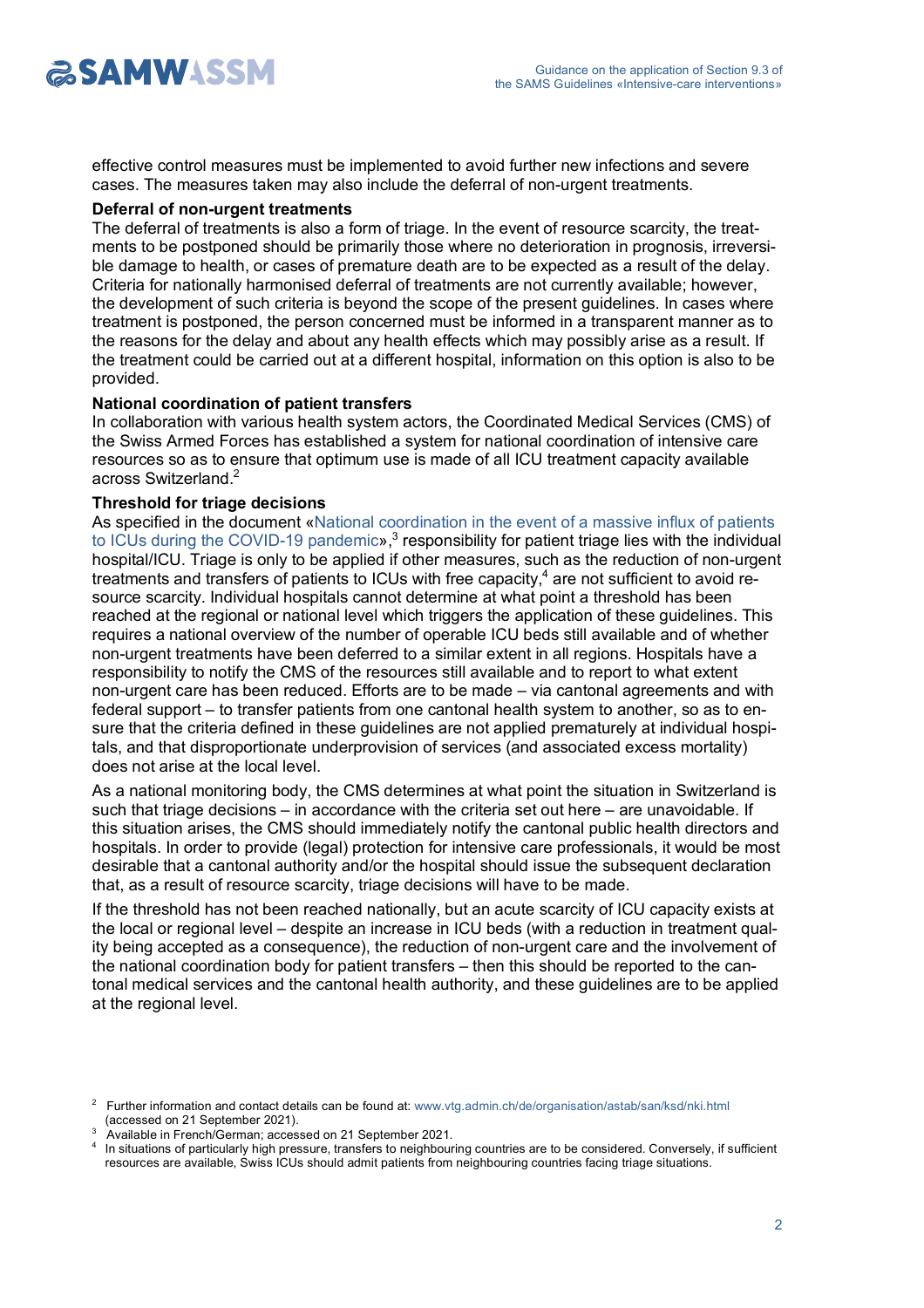

# **II. Guidelines**

# **1. Applicability**

These guidelines concerning the criteria for ICU triage are applicable for the point in time at which resource scarcity arises, treatment capacity has to be expanded and rationing decisions have to be made. They are applicable to all ICU patient categories. This means that all patients who could potentially benefit from intensive care are assessed and treated according to the same criteria.

The present guidelines supplement the SAMS Guidelines «Intensive-care interventions» (2013) as implementing provisions in the event of exceptional resource scarcity. They are concerned only with ICU admission and treatment and are not applicable to other patient groups. The guidelines are to be applied by intensive care professionals, in consultation – depending on the context – with specialists in other disciplines such as emergency medicine, internal medicine, surgery or palliative care.

# **2. Fundamental ethical principles5**

The four widely recognised principles of medical ethics (beneficence, non-maleficence, respect for autonomy and equity) are also crucial under conditions of resource scarcity. It is important that the patient's wishes with regard to emergency treatment and intensive care are ascertained at an early stage, especially for individuals belonging to a risk group. Scarce resources must never be employed for treatments which a patient does not wish to receive.

If the resources available are insufficient to enable all patients to receive the ideally required treatment, then these fundamental principles are to be applied in accordance with the following rules of precedence:<sup>6</sup>

**Equity:** Available resources are to be allocated without discrimination. Patient characteristics such as age, sex, residence, nationality, race, religious affiliation, social or insurance status, personal responsibility, vaccination status or disability must not be used as triage criteria. Depending on the disease or injury, however, some of these characteristics may have an influence on the prognosis and must to this extent be taken into account as medically relevant criteria. The allocation procedure must be fair, objectively justified, transparent and comprehensible. In a situation of acute scarcity of ICU beds, equal dignity is still to be accorded to each individual. If intensive care cannot be provided, alternative treatment and care options – in particular, palliative care – are to be made available.

**Preserving as many lives as possible:** In the event of acute scarcity of ICU beds, all measures are guided by the aim of minimising the number of deaths. Decisions should be made in such a way as to ensure that as few people die as possible.

**Protection of the professionals involved:** The experience of not being able, as a result of stressful conditions and resource scarcity, to provide medically required treatment to all patients, combined with an extremely heavy workload and continued exposure to poor patient outcomes, has an impact on professionals, which is often referred to as *moral injury*. <sup>7</sup> Decisionmaking (cf. Section 4.1) is to be organised in such a way as to protect staff from moral injury. The treatment and care team should have the opportunity to discuss stressful situations in debriefing sessions and retrospective case reviews; support programmes should be made available, e.g. for supervision or for stress management.<sup>8</sup> The longer a stressful situation continues, the greater is the risk of resignations and the more difficult it becomes to recruit replacement staff, leading to a reduction in treatment capacity. This leads in turn to underprovision of services, with a risk of additional patient deaths. Appropriate measures must be taken to protect

<sup>5</sup> For a more detailed discussion of the ethical principles, see Section 2 of the SAMS Guidelines «Intensive-care interventions» (2013).

<sup>6</sup> Cf. also Swiss Influenza Pandemic Plan, 2018, Part II, Section 6.1, and especially Part III, Section 6 «Ethical issues». 7 Cf. HeaR-MI (2021).

<sup>&</sup>lt;sup>8</sup> Cf. Section 11 of the SAMS Medical-ethical guidelines «Intensive-care interventions» (2013).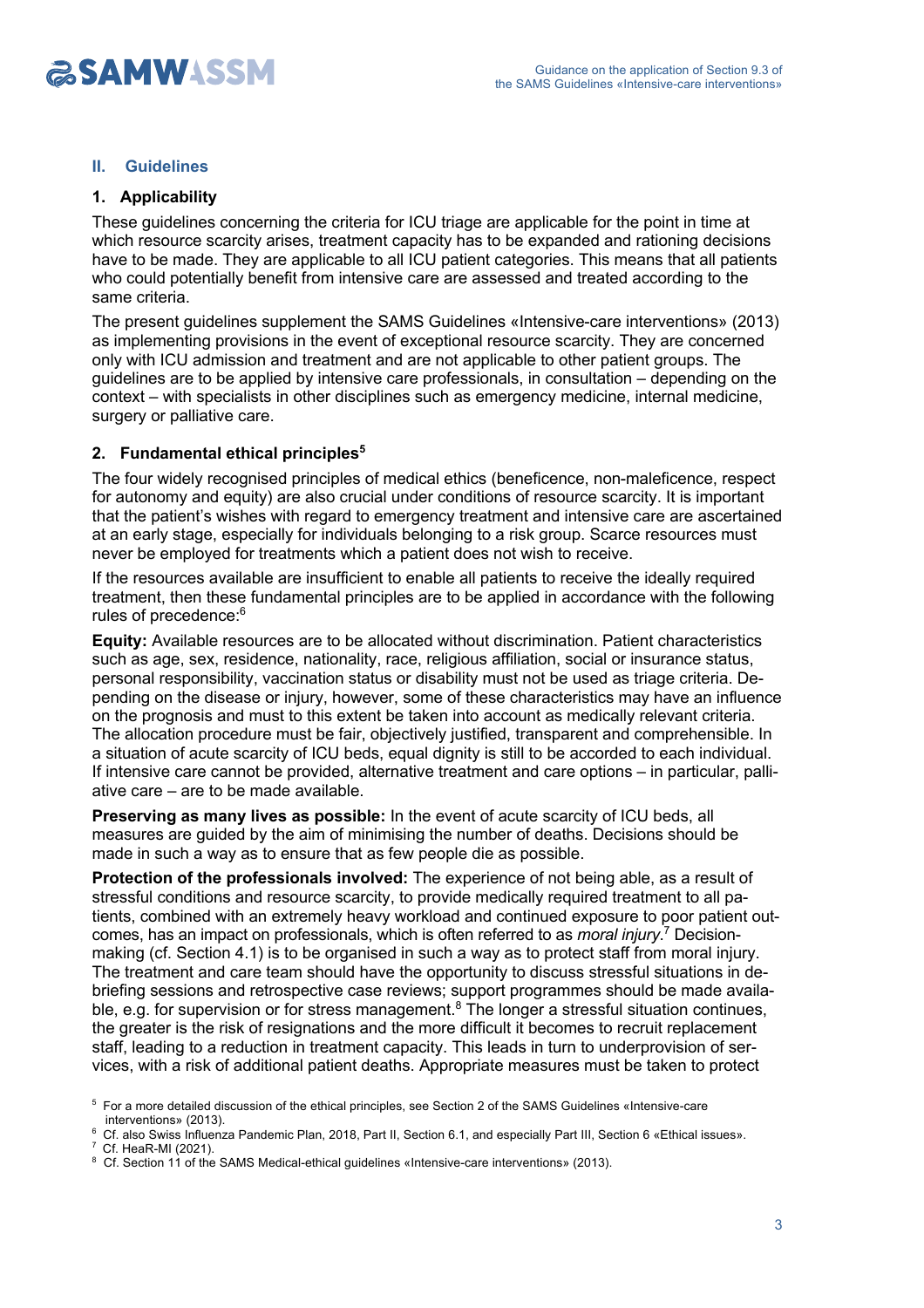

professionals against disease and excessive stress. Special protection is to be provided for those professionals whose health is at greater risk.

# **3. Criteria for ICU triage (admission and continued occupancy) under exceptional resource scarcity**

These guidelines are intended to support decision-making by professional treatment teams. Triage ultimately involves case-by-case decisions, in which the experience of the team plays a crucial role. In individual cases, medical prognostic criteria in addition to those listed here may also need to be taken into account.

As long as sufficient resources are available, patients requiring intensive care are to be admitted and treated in accordance with established criteria. Particularly resource-intensive interventions should only be undertaken in cases where the benefits have been unequivocally demonstrated. In a situation of acute resource scarcity, they run counter to the goal of saving the maximum possible number of lives. In such a context, therefore, ECMO,<sup>9</sup> for example, should only be used in particular situations, as specified in the SSICM guidelines,<sup>10</sup> after careful assessment of the resources required.<sup>11</sup>

It is necessary to discuss in advance – with all patients capable of doing so – the patient's wishes in the event of possible complications (resuscitation status and extent of intensive care). In the case of patients who lack capacity, this involves consideration of their presumed wishes in consultation with their authorised representatives. If intensive-care interventions are withheld, appropriate management including comprehensive palliative care must be provided in suitable wards or institutions.<sup>12</sup> To avoid ICU resource scarcity, it is also crucial that departments and institutions providing care for patients discharged from an ICU (or instead of intensive-care treatment) fulfil their obligations in a spirit of solidarity.

If ICU capacity is exhausted and not all patients who require intensive care can be admitted, **the short-term survival prognosis is the primary decision criterion** for purposes of triage. For ICU admission, highest priority is to be accorded to those patients whose prognosis<sup>13</sup> with regard to hospital discharge is good with intensive care, but poor without it  $-$  i.e. the patients who will benefit most from intensive care. The aim is to make decisions in such a way as to save the largest possible number of lives.

Also to be taken into account is the **expected effort** associated with intensive-care treatment. The length of stay and the treatment effort required to achieve a favourable outcome have an influence on the criterion of saving as many lives as possible. Accordingly, with the same survival prognosis, interventions offering the prospect of success within a short time should take precedence over interventions which will only be effective after an extended period of treatment.<sup>14</sup>

**Age, disability or dementia** in themselves are not to be applied as criteria. This would infringe the constitutional prohibition on discrimination, since people who are older, disabled or suffer from dementia would thereby be accorded less value than others. In general, for patients requiring intensive care, a poor short-term prognosis is not be automatically inferred from age, disability or dementia alone. If lower priority is to be accorded for intensive care, there must always be specific risk factors for increased mortality and hence a poor short-term prognosis.

- <sup>9</sup> Extracorporeal membrane oxygenation.
- <sup>10</sup> Cf. SSICM, ECMO in COVID-19 related severe ARDS. ECMO Guidelines for non-ECMO Centers, 2020.
- $11$  Cf. Bartlett et al. (2020).
- <sup>12</sup> Cf. palliative.ch guidelines: [Therapeutische Massnahmen bei Patienten mit Covid-19 mit zu erwartender ungünstiger](https://www.palliative.ch/fileadmin/user_upload/palliative/fachwelt/C_Fachgesellschaft/Task_Forces/Merkblatt_Therapeutische_Massnahmen_bei_Patienten_mit_Convid-19_2.pdf)  [Prognose](https://www.palliative.ch/fileadmin/user_upload/palliative/fachwelt/C_Fachgesellschaft/Task_Forces/Merkblatt_Therapeutische_Massnahmen_bei_Patienten_mit_Convid-19_2.pdf) ([www.palliative.ch](https://www.palliative.ch/de/palliative-ch/), accessed on 21 September 2021).

<sup>13</sup> For a more detailed discussion of prognosis, see Section 5.1 of the SAMS Guidelines «Intensive-care interventions» (2013).

<sup>&</sup>lt;sup>14</sup> However, even for experienced physicians, it is easier to predict who is likely to stay in the ICU for a short time than to predict at the time of admission that a lengthy stay will be required. Cf. Verburg et al. (2017); Vicente et al. (2004).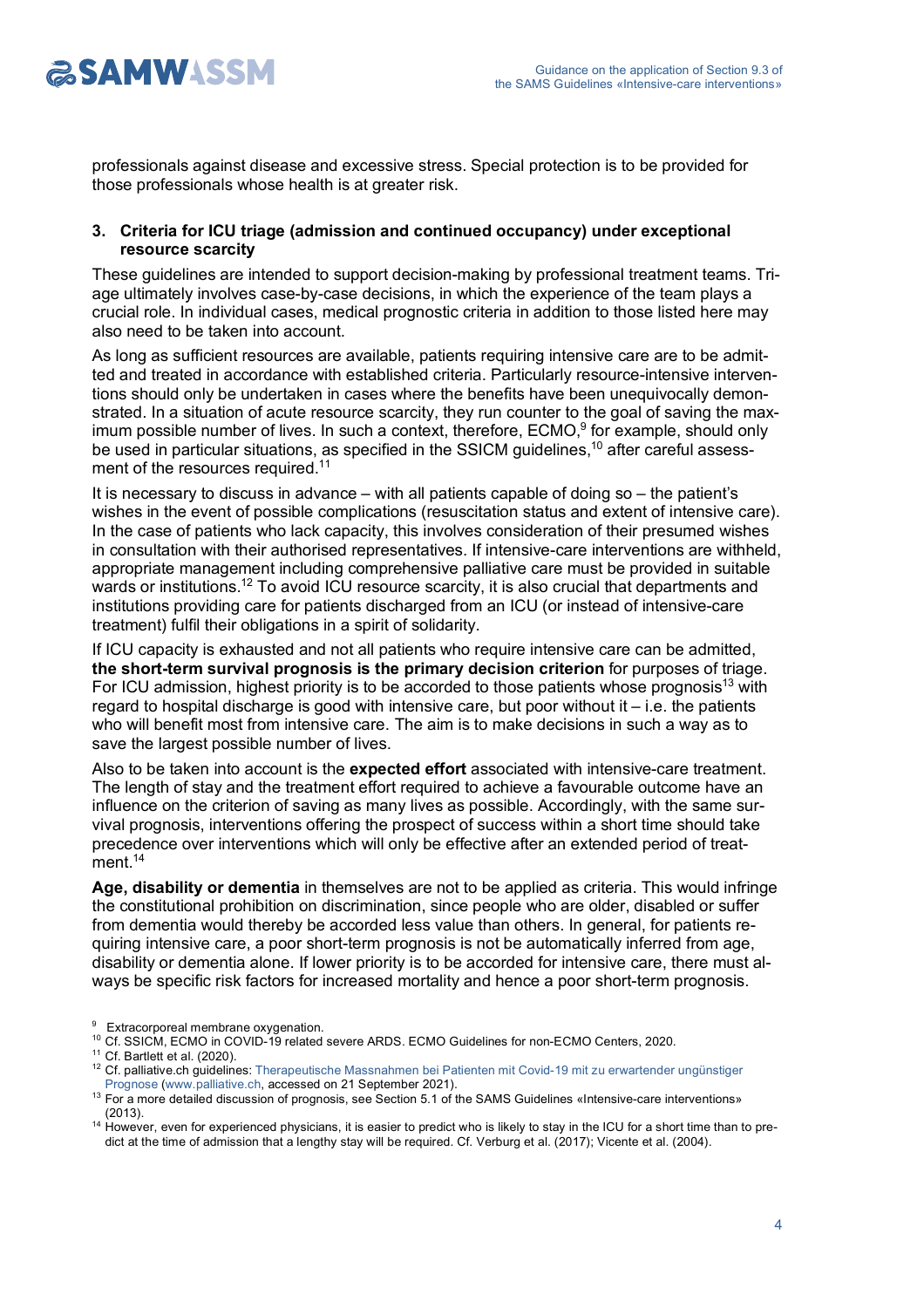

A specific risk factor for increased mortality is, for example, **age-related frailty**. In older people, this is correlated with a poor short-term prognosis, and it is therefore a relevant criterion to be taken into account in a situation of resource scarcity. Of the various tools proposed for the evaluation of frailty, the best validated<sup>15</sup> is the Clinical Frailty Scale (CFS, cf. Appendix).

**A disability** is not in itself a factor of prognostic relevance; in persons with disabilities, there may, however, be comorbidities which are directly associated with the disability (e.g. respiratory insufficiency in a person with multiple disability) or not directly associated (e.g. cancer in a person with quadriplegia). However, in persons with disabilities, dependence on assistance for activities of daily living is not correlated with the short-term prognosis. The CFS is not validated for the assessment of frailty in persons with disabilities and is thus not relevant here. Health status is to be determined in the same way for all persons, irrespective of any disabilities. Any other approach would be discriminatory and is thus to be rejected.

Even if the resource scarcity is due to an infectious disease for which effective vaccines are available, **vaccination status** must be ruled out as a triage criterion.16 Respect for the value of each individual life is only equal if no distinctions are made on the grounds of individuals' opinions, decisions or actions.

**Consideration of additional criteria.** In the literature,<sup>17</sup> additional criteria are discussed, such as allocation by lottery, the «first come, first served» principle, and prioritisation of persons expected to have more quality-adjusted life years or deemed socially useful. These criteria are not to be applied.

# **4. Triage decisions**

# **4.1. Dimensions of decision-making**

- **On admission:** extent and duration of treatment, determination of pathway (e.g. ICU treatment, intermediate care, general ward, palliative care).
- **During the ICU stay:** regular evaluation with regard to continuation of treatment, limitation of treatment intensity or duration, modification of treatment goal, transfer to general ward and palliative care.
- **Regular re-evaluation of bed availability:** In parallel with the triage process, the number of ICU beds in operation must be re-evaluated daily to ensure that no capacity is unused and that an appropriate level of treatment quality is assured.

# **4.2. Admission criteria**

The competent federal and cantonal authorities, as well as hospitals with ICUs, are obliged to take all reasonable measures to prevent an acute shortage of ICU capacity (cf. Part 1 "Background"). This includes the expansion of ICU capacity, even if a reduction in treatment quality has to be accepted as a result.

If, in spite of such measures, ICU capacity – including additional external beds – is no longer sufficient, only patients who require organ support or replacement therapy (mechanical ventilation, hemodynamic support with vasoactive agents, continuous renal replacement therapy, etc.) are to be admitted. In such situations, the utmost restraint is to be exercised in the application of cardiopulmonary resuscitation following cardiac arrest – with the exception of situations where an excellent outcome is to be expected.<sup>18</sup>

<sup>17</sup> Cf., for example, Persad et al. (2009).

<sup>15</sup> Cf. Hewitt et al. (2020).

<sup>16</sup> Cf. also NEK (2021).

<sup>&</sup>lt;sup>18</sup> Cf. the recommendations of the Swiss Society of Emergency and Rescue Medicine (SSERM): Prehospital triage and care [under resource scarcity in the hospital sector \(particularly in intensive care\) during the COVID-19 pandemic](https://www.sgnor.ch/fileadmin/user_upload/Dokumente/SGNOR-Empfehlung_COVID19-Triage_V3.0-EN_20201118.pdf) V3, cf. [www.sgnor.ch/home/covid-19](https://www.sgnor.ch/covid-19/) (accessed on 21 September 2021).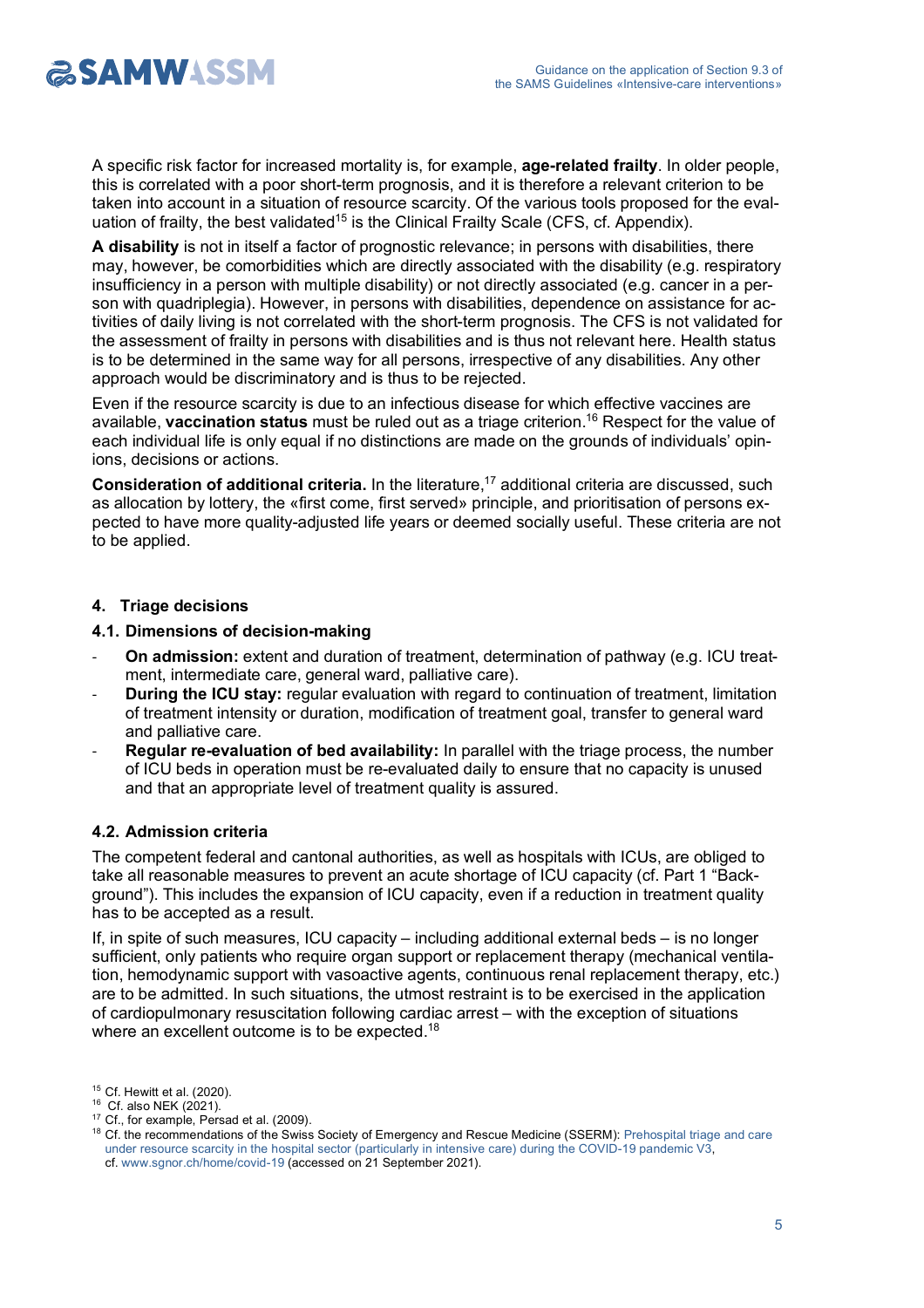

If not all patients requiring intensive care according to the above-mentioned criteria can be admitted to an ICU, decisions need to be made concerning patient admission to, or transfer from, the ICU. These are to be made according to the criteria of **short-term survival prognosis** and **expected ICU treatment effort**, as explained in detail below. The criteria are linked to two stages (A and B), becoming more stringent as capacity pressures increase. All less intensive treatments should be carried out in intermediate care units (IMCUs) or general wards.

**Stage A: ICU beds available, but national capacity is limited, and there is reason to believe that, within a few days, ICU beds may become unavailable in Switzerland and transfers to ICUs abroad may not be possible to a sufficient extent.**

**Stage B: No ICU beds available.**

# **4.3. Initial triage: criteria for ICU admission19**

# **Step 1:**

Does the patient meet any of the following inclusion criteria?

- Requirement for invasive ventilatory support?
- Requirement for hemodynamic support with vasoactive agents (e.g. noradrenaline-equivalent dose >0.1 µg/kg/min)?
- Requirement for another specific intensive-care intervention (e.g. continuous renal replacement therapy)?

If one of these inclusion criteria is fulfilled  $\rightarrow$  Step 2

# **Step 2:**

Does the patient meet any of the following exclusion criteria?

# **Stage A** (cf. Box above)

- Patient's wishes (advance directive, etc.) opposed to ICU treatment
- Age-related CFS score ≥7 and age >65
- Age-related CFS score ≥6 and age >85
- Unwitnessed cardiac arrest, recurrent cardiac arrest, cardiac arrest with no return of spontaneous circulation
- Severe, rapidly progressive, incurable disease (e.g. neurodegenerative disease or cancer) with high short-term mortality similar to the other patient groups mentioned in Stage A
- Chronic conditions, such as:
	- NYHA class IV heart failure despite optimal treatment
		- COPD GOLD 4 (D) leading to more than two hospital admissions in one year
		- Liver cirrhosis, Child-Pugh class C
		- Charlson comorbidity score ≥5
- Severe circulatory failure, which, despite management of acute disease, including increased vasoactive dose, is treatment-resistant (hypotension and/or persistent inadequate organ perfusion)
- Poor prognosis with a very high likelihood of ICU treatment being prolonged and resource-intensive.

# **Stage B** (cf. Box above)

- Patient's wishes (advance directive, etc.) opposed to ICU treatment
- Age-related CFS score ≥6 and age >65

<sup>19</sup> Cf. Christian et al. (2006).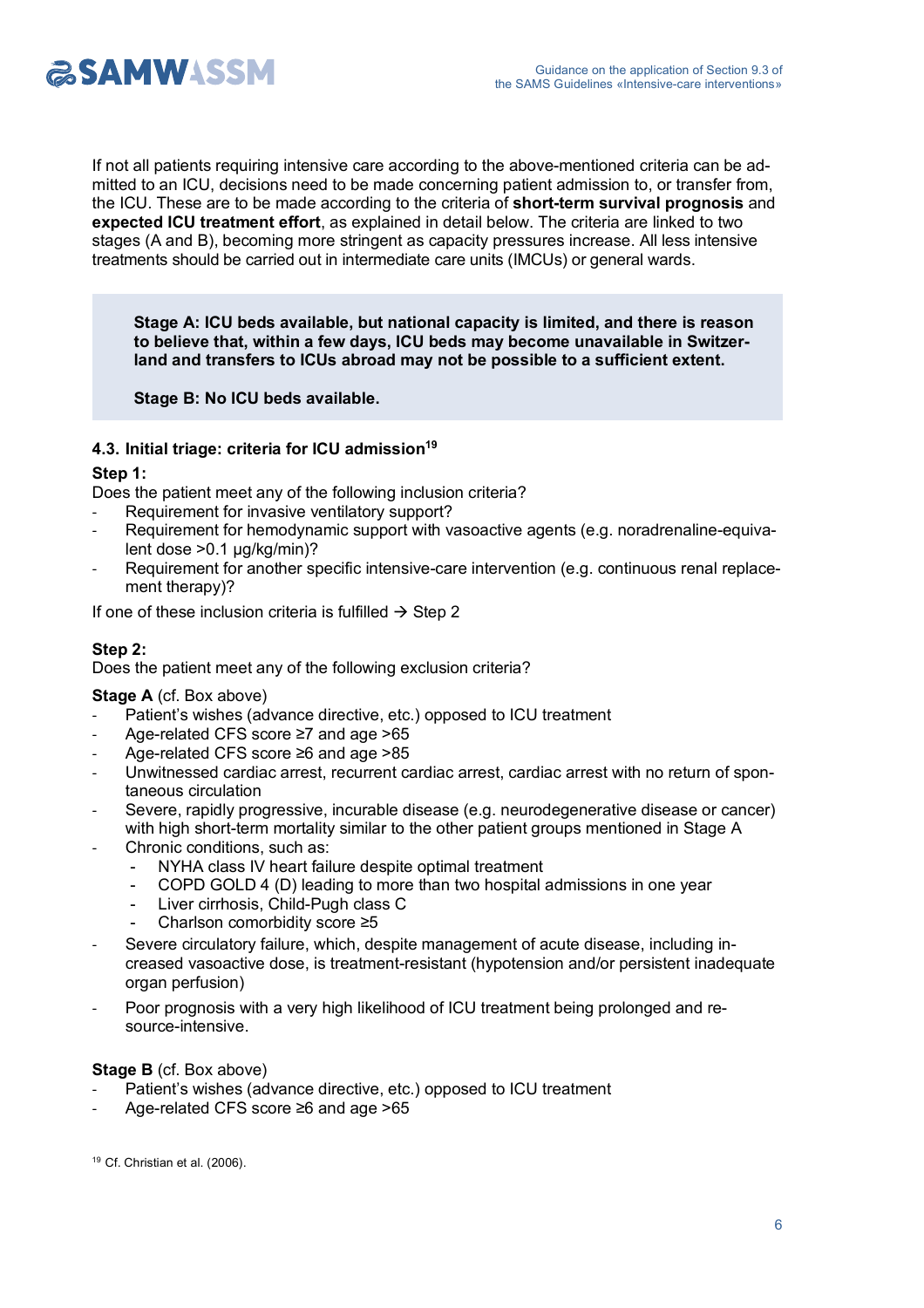

- Unwitnessed cardiac arrest, recurrent cardiac arrest, cardiac arrest with no return of spontaneous circulation
- Severe, rapidly progressive, incurable disease (e.g. neurodegenerative disease or cancer) with high short-term mortality similar to the other patient groups mentioned in Stage B
- Severe trauma with high short-term mortality
- Severe burns with inhalation injury<sup>20</sup>
- NIHSS score >14 after appropriate acute treatment for stroke<sup>21</sup>
- Chronic conditions:
	- NYHA class III or IV heart failure despite optimal treatment
	- COPD GOLD 4 (D) or COPD A–D with either FEV1 <25% or cor pulmonale, or home oxygen therapy (long-term oxygen therapy)
	- Liver cirrhosis, Child-Pugh class B or C, with refractory ascites or encephalopathy > stage I
	- Charlson comorbidity score ≥4
	- Age >75 and at least one of the following criteria:
	- Liver cirrhosis, Child-Pugh class B or C
		- Stage IV chronic kidney disease (KDIGO) (eGFR < 30 mL/min/1.73 m<sup>2</sup>)
		- NYHA class III or IV heart failure
		- Age-related CFS score ≥5
- Poor prognosis with a high likelihood of ICU treatment being prolonged and resource-intensive.

In Stage B, no cardiopulmonary resuscitation is to be performed in the ICU.

# **4.4. Subsequent triage during ICU stay**

The following criteria are relevant for the continuation of ICU treatment:

The health status of patients in the ICU is to be assessed regularly and interprofessionally. The progress of treatment is to be initially assessed no later than 72 hours after admission, with further assessments being carried out at least daily.

Here, the medical utility of intensive care is be evaluated on the basis of the clinical course – partly to allow decisions to be taken regarding a possible transition from curative to less invasive treatment or palliative care. This applies uniformly to all patients receiving ICU treatment when resources are exhausted. The more acute resource scarcity becomes, the more stringently the following criteria are to be applied.

# **Step 1:**

Presence of a criterion for transfer from the ICU:

- Careful re-evaluation of whether continuation of intensive-care treatment corresponds to the patient's (presumed) wishes
- Patient extubated or with spontaneous breathing after tracheotomy  $\rightarrow$  Patient transferred from ICU as soon as possible for further treatment.

# **Step 2:**

Following a period of stabilisation in accordance with the particular condition: Presence of the following three criteria:

- Stabilisation or improvement of oxygenation and ventilation
- Stabilisation or improvement of hemodynamics
- Stabilisation or improvement of underlying organ dysfunctions
- All three criteria must be met for ICU treatment to be continued.

<sup>21</sup> Cf. Li et al. (2020).

<sup>&</sup>lt;sup>20</sup> The justification for this criterion is the highly resource-intensive treatment required by patients with severe burns. In decision-making, the individual patient's short-term survival prognosis is to be carefully considered and an assessment is to be made in accordance with capacity at the two Burn Units (USZ and CHUV).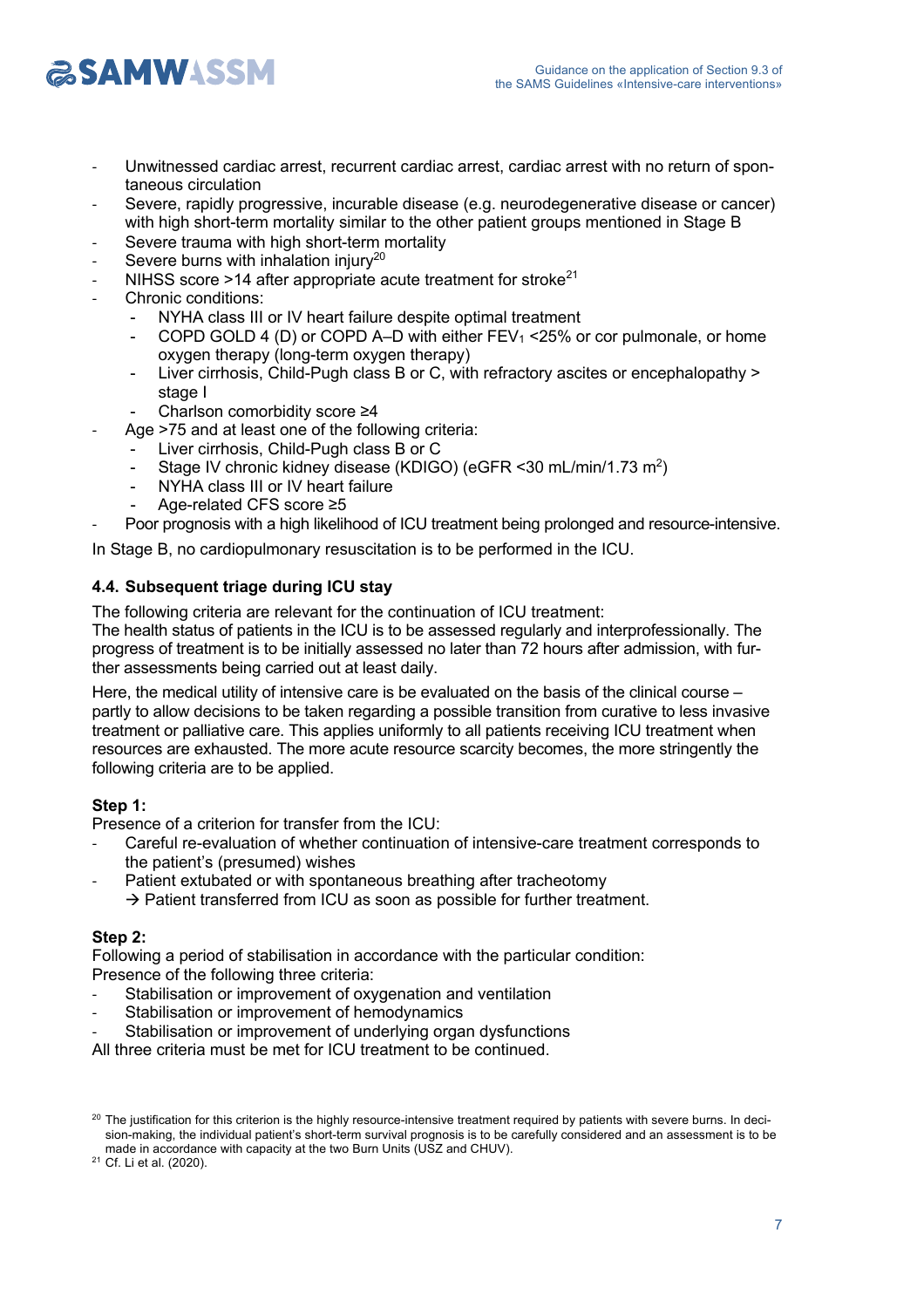

# **Step 3:**

Applicable in Stages A and B:

In **Stage A** (cf. Box on page 6), ICU treatment should be discontinued if one of the following criteria applies, even though all three criteria specified in Step 2 were met.

- Recurrent cardiac arrest during ICU stay, in spite of initially successful resuscitation;
- Occurrence of an additional significant organ failure during ICU stay, leading to further deterioration of the short-term prognosis.
- Poor prognosis with a very high likelihood of ICU treatment being prolonged and resource-intensive.

In **Stage B** (cf. Box on page 6), ICU treatment should be discontinued if one of the following criteria applies, even though all three criteria specified in Step 2 were initially met:

- No improvement in respiratory or hemodynamic status (stabilisation is not sufficient)
- Occurrence of cardiac arrest during ICU stay: in Stage B, cardiopulmonary resuscitation should not be attempted
- Presence of persistent or progressive failure of two organs in addition to the lungs
- Poor prognosis with a high likelihood of ICU treatment being prolonged and resource-intensive

In a triage situation which persists despite lower priority being accorded to patients with an extremely poor prognosis, lower priority must as a next step be accorded to those patients who are expected to continue tying up considerable ICU resources for an extended period, as opposed to patients with the same survival prognosis who are likely to require only a short ICU stay.

The presence of one these criteria and the discontinuation of ICU treatment leads to the patient receiving general ward or palliative care. The reasons for the treatment and transfer decisions are to be documented in writing. Should death occur, it will not generally be classified as a case of "unusual death".

**N.B.** From a legal perspective, there is some uncertainty as to whether deaths occurring as a result of non-admission to, or transfer from, an ICU, in accordance with the criteria specified in these guidelines, are to be recorded as an «unnatural death» (i.e. an unclear or unusual death) in the medical death certificate. In this regard, the SAMS and the SSICM would welcome legal clarification in the interests of legal certainty for the medical profession. The SAMS and the SSICM currently recommend that the specific circumstances of these deaths should be documented, but that they should not be classified as unusual deaths. This remains subject to orders or decisions made by competent authorities or courts, requiring such cases to be reported as unusual deaths.

# **5. Decision-making processes**

In triage decisions, confidence must be maintained under the most difficult conditions. For this reason, fair prioritisation criteria and fair processes must be transparently applied at all times, both at the local and national level. Clear reasons for according (or failing to accord) priority must be documented and updated as the situation develops. The same applies to the processes whereby such decisions are made. Individual decisions must be amenable to examination: they must be documented in writing and include a statement of reasons and the name of the person responsible. Any deviation from the specified criteria must be similarly documented. In addition, mechanisms should be in place for subsequent review of conflicts.

The decision-making process must be managed by experienced professionals. Whenever possible, decisions must be made within an interprofessional team, rather than by individuals. Ultimately, however, responsibility is borne by the most senior intensive care specialist present. Bodies providing support for treatment teams (e.g. ethics support, multiprofessional team) may be helpful. However, the ICU must be able to make rapid, independent decisions at any time on patient admissions and transfers. The legal requirements concerning the duty to provide regular reports on the total number and occupancy of ICU beds are to be complied with.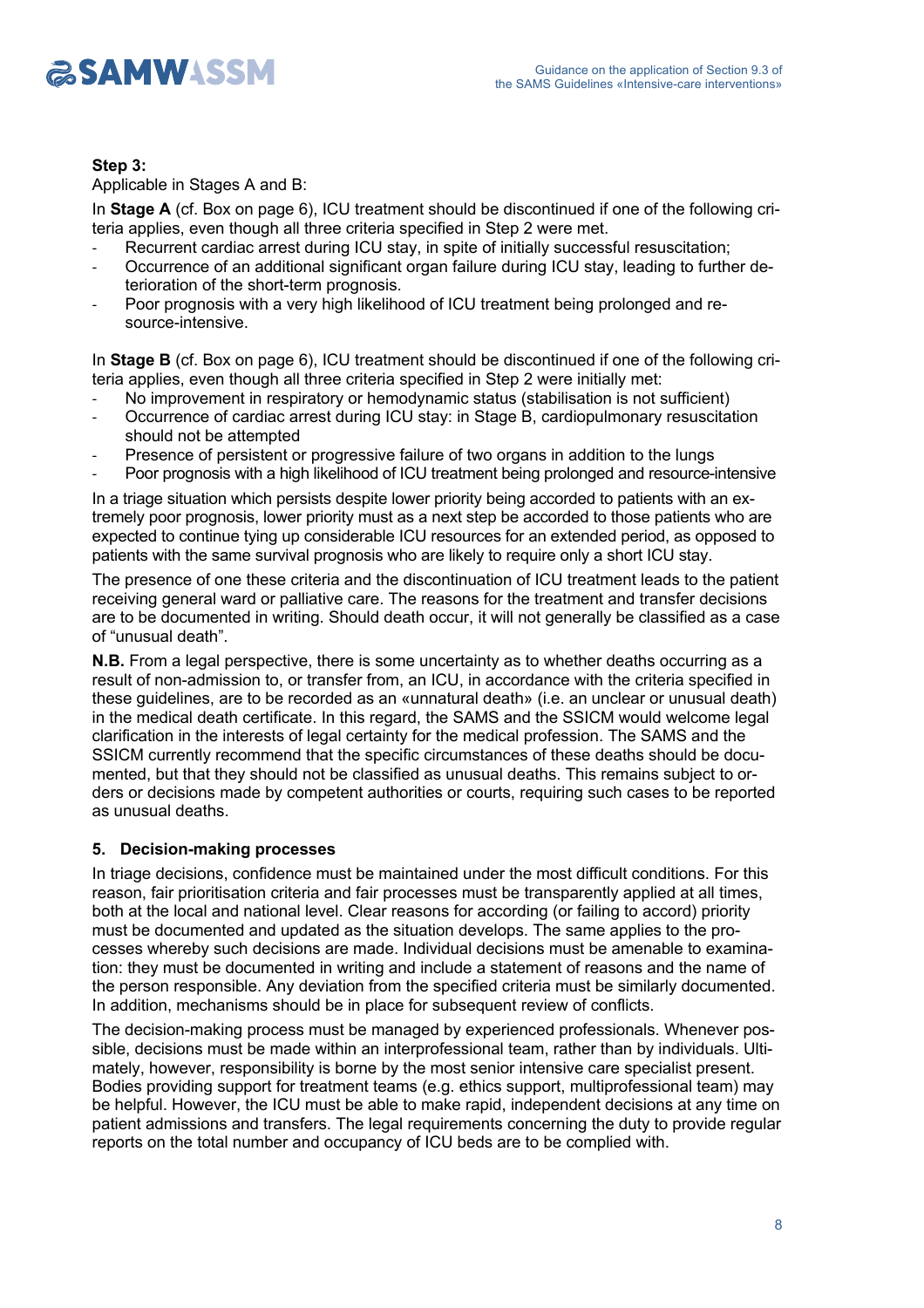

If, owing to a triage situation, ICU treatment is not offered or is discontinued, this must be communicated in a transparent manner. It is not permissible to justify the treatment decision to the patient on the grounds that such treatment is not indicated, if a different decision would have been taken had sufficient resources been available. The patient with capacity, or the relatives authorised to represent a patient lacking capacity, are to be openly informed about the decision-making process. If possible, opportunities for further discussions should be offered, e.g. in the form of hospital pastoral care or psychological support. The treatment team must also remain available for discussions with relatives.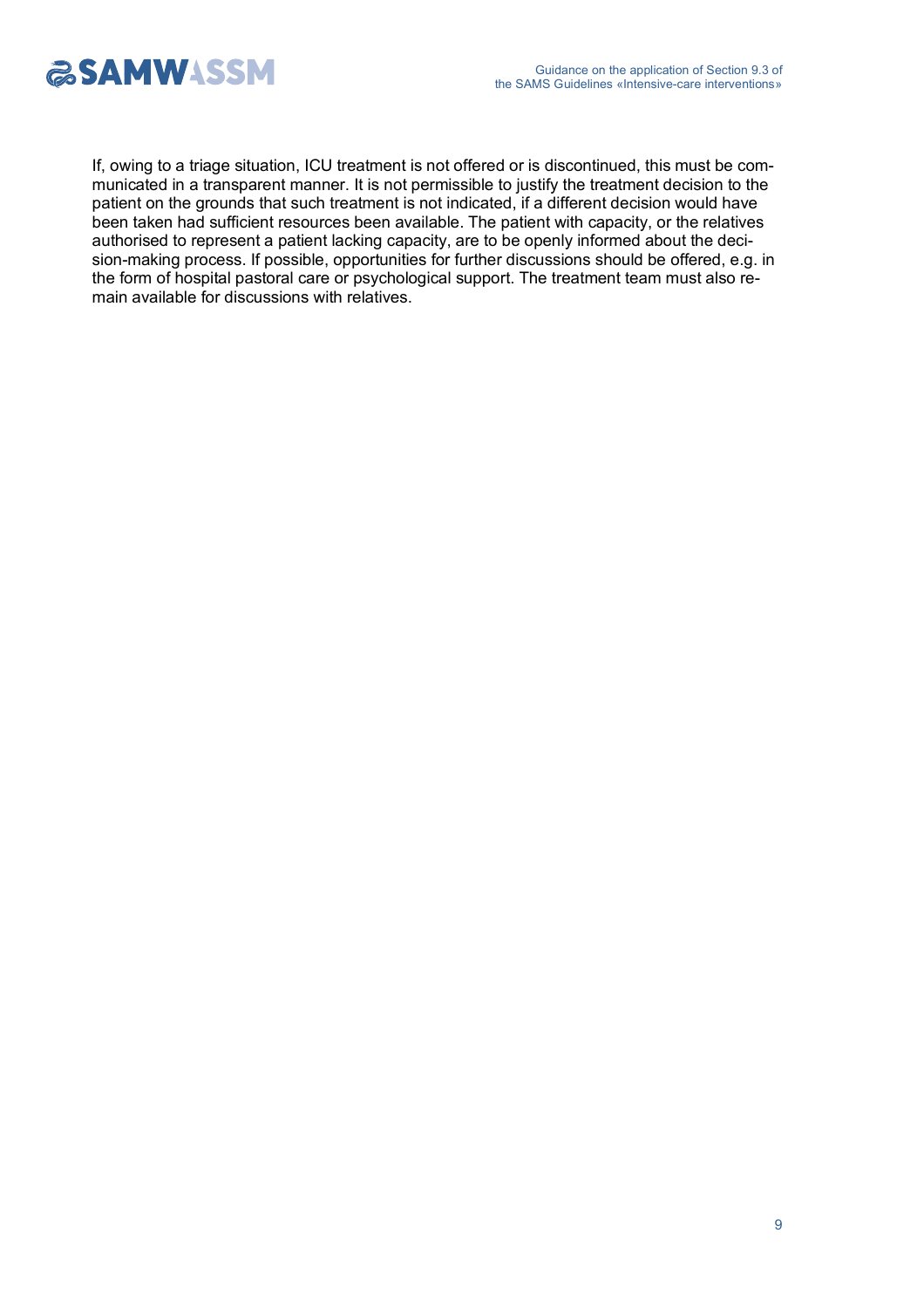# **ESAMWASSM**

# **III. Appendix**

**1. Clinical Frailty Scale (CFS)**

|   | <b>VERY</b><br><b>FIT</b>                                   | People who are robust, active, energetic<br>and motivated. They tend to exercise                                                                                                                                                                                                                                                               |
|---|-------------------------------------------------------------|------------------------------------------------------------------------------------------------------------------------------------------------------------------------------------------------------------------------------------------------------------------------------------------------------------------------------------------------|
|   |                                                             | regularly and are among the fittest for<br>their age.                                                                                                                                                                                                                                                                                          |
|   | FIT                                                         | People who have no active disease<br>symptoms but are less fit than category<br>1. Often, they exercise or are very active<br>occasionally, e.g., seasonally.                                                                                                                                                                                  |
| 3 | MANAGING<br>WFLL                                            | People whose medical problems are<br>well controlled, even if occasionally<br>symptomatic, but often are not<br>regularly active beyond routine walking.                                                                                                                                                                                       |
|   | LIVING<br><b>WITH</b><br><b>VERY MILD</b><br><b>FRAILTY</b> | Previously "vulnerable," this category<br>marks early transition from complete<br>independence. While not dependent on<br>others for daily help, often symptoms<br>limit activities. A common complaint<br>is being "slowed up" and/or being tired<br>during the day.                                                                          |
|   | LIVING<br><b>WITH</b><br>MILD<br><b>FRAILTY</b>             | People who often have more evident<br>slowing, and need help with high<br>order instrumental activities of daily<br>living (finances, transportation, heavy<br>housework). Typically, mild frailty<br>progressively impairs shopping and<br>walking outside alone, meal preparation,<br>medications and begins to restrict light<br>housework. |

| LIVING<br>6<br>WITH<br>MODERATE<br><b>FRAILTY</b>                                                                                   | People who need help with all outside<br>activities and with keeping house.<br>Inside, they often have problems with<br>stairs and need help with bathing and<br>might need minimal assistance (cuing,<br>standby) with dressing.          |
|-------------------------------------------------------------------------------------------------------------------------------------|--------------------------------------------------------------------------------------------------------------------------------------------------------------------------------------------------------------------------------------------|
| LIVING<br><b>WITH</b><br><b>SEVERE</b><br><b>FRAILTY</b>                                                                            | Completely dependent for personal<br>care, from whatever cause (physical or<br>cognitive). Even so, they seem stable<br>and not at high risk of dying (within $\nu$ 6<br>months).                                                          |
| LIVING<br><b>WITH VERY</b><br><b>SEVERE</b><br>FRAILTY                                                                              | Completely dependent for personal care<br>and approaching end of life. Typically,<br>they could not recover even from a<br>minor illness.                                                                                                  |
| TERMINALLY<br>ш                                                                                                                     | Approaching the end of life. This<br>category applies to people with a life<br>expectancy <6 months, who are not<br>otherwise living with severe frailty.<br>(Many terminally ill people can still<br>exercise until very close to death.) |
|                                                                                                                                     | <b>SCORING FRAILTY IN PEOPLE WITH DEMENTIA</b>                                                                                                                                                                                             |
| The degree of frailty generally<br>corresponds to the degree of<br>dementia. Common symptoms in<br>mild dementia include forgetting | In moderate dementia, recent memory is<br>very impaired, even though they seemingly<br>can remember their past life events well.<br>They can do personal care with prompting.                                                              |

mild dementia include forgetting the details of a recent event, though<br>still remembering the event itself, repeating the same question/story<br>and social withdrawal.



In severe dementia, they cannot do personal care without help. In very severe dementia they are often bedfast. Many are virtually mute. Clinical Frailty Scale @2005-2020 Rockwood.

University 2.0 (EN). All rights reserved. For permission:<br>Version 2.0 (EN). All rights reserved. For permission:<br>Rockwood K et al. A global clinical measure of fitness<br>and frailty in elderly people. CMAJ 2005;173:489-495.

The Clinical Frailty Scale (version 2.0) assists health professionals in assessing short-term survival prognosis in elderly patients. Its prognostic value is confirmed by numerous publications.<sup>22</sup> At the same time, limited evidence is available concerning the most appropriate thresholds, which means that the scale needs to be used carefully, in combination with good clinical judgement on the part of the professionals concerned. The scale is to be employed by appropriately trained health professionals; training materials are available online.<sup>23</sup>

 $22$  Cf. Flaatten et al. (2017); Muscedere et al. (2017); Rockwood et al. (2020); Surkan et al. (2020).

<sup>23</sup> Cf. [www.dal.ca/sites/gmr/our-tools/clinical-frailty-scale.html](https://www.dal.ca/sites/gmr/our-tools/clinical-frailty-scale.html)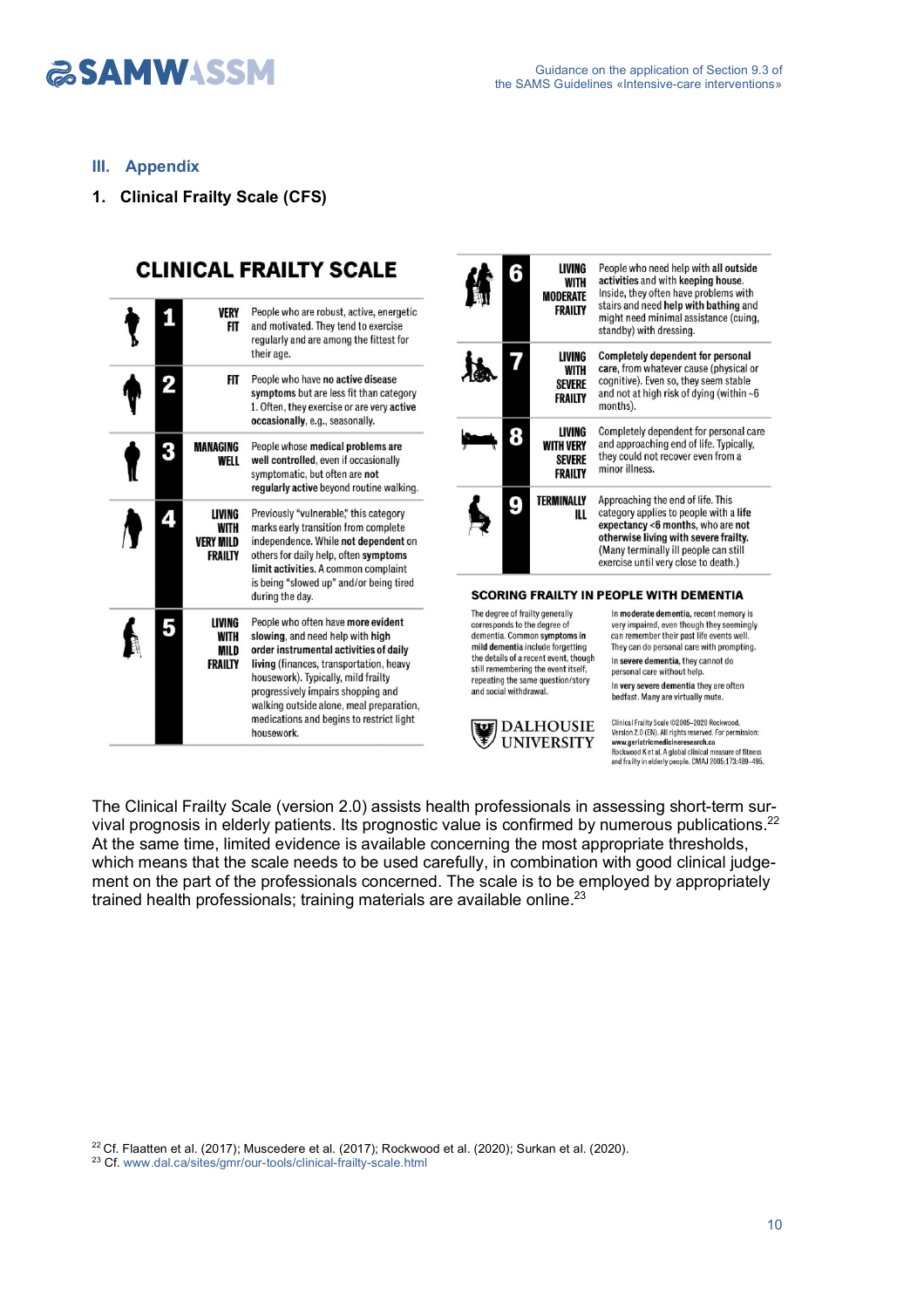

# **2. References**

**Please note:** 

**The latest literature on SARS-CoV-2 is made available on the website of the Swiss Society of Intensive Care Medicine (SSICM) at**

[www.sgi-ssmi.ch](https://www.sgi-ssmi.ch/de/)

#### **Bartlett RH, Ogino MT, Brodie D, McMullan DM, Lorusso R et al.**

Initial ELSO Guidance Document: ECMO for COVID-19 Patients with Severe Cardiopulmonary Failure. ASAIO J. 2020;66(5):472–4.

[https://doi.org/10.1097/MAT.0000000000001173](https://journals.lww.com/asaiojournal/Fulltext/2020/05000/Initial_ELSO_Guidance_Document__ECMO_for_COVID_19.3.aspx)

#### **Bouadma L, Lescure FX, Lucet JC, Yazdanpanah Y, Timsit JF.**

Severe SARS-CoV-2 infections: practical considerations and management strategy for intensivists. Intensive Care Med. 2020;46(4):579–82.

<https://doi.org/10.1007/s00134-020-05967-x>

## **Bundesamt für Gesundheit (BAG)**

Influenza-Pandemieplan Schweiz. Strategien und Massnahmen zur Vorbereitung auf eine Influenza-Pandemie, 5. Auflage 2018, Kap. 6.1. sowie insb. Teil II.I «Ethische Fragen des Influenza-Pandemieplan Schweiz 2006», Stellungnahme der Nationalen Ethikkommission NEK-CNE Nr. 12/2006. [www.bag.admin.ch/dam/bag/de/dokumente/mt/k-und-i/hygiene-pandemiefall/influenza-pandemieplan](http://www.bag.admin.ch/dam/bag/de/dokumente/mt/k-und-i/hygiene-pandemiefall/influenza-pandemieplan-ch.pdf.download.pdf/bag-pandemieplan-influenza-ch.pdf)ch.pdf.download.pdf/bag-pandemieplan-influenza-ch.pdf

#### **Cheung WK, Myburgh J, Seppelt IM, Parr MJ, Blackwell N et al.**

A multicentre evaluation of two intensive care unit triage protocols for use in an influenza pandemic**.**  Med J Aust. 2012;197(3):178–81.

<https://doi.org/10.5694/mja11.10926>

## **Christian MD, Hawryluck L, Wax RS, Cook T, Lazar NM et al.**

Development of a triage protocol for critical care during an influenza pandemic. CMAJ. 2006;175(11):1377–81. <https://doi.org/10.1503/cmaj.060911>

#### **Flaatten H, De Lange DW, Morandi A, Andersen FH, Artigas A et al. (VIP1 study group)**

The impact of frailty on ICU and 30-day mortality and the level of care in very elderly patients (≥ 80 years). Intensive Care Med. 2017;43(12):1820–8.

<https://doi.org/10.1007/s00134-017-4940-8>

# **Flaatten H, Guidet B, Andersen FH, Artigas A, Cecconi M et al. (VIP2 study group)**

Reliability of the Clinical Frailty Scale in very elderly ICU patients: a prospective European study. Ann. Intensive Care. 2021;11(22):1–7. [https://doi.org/10.1186/s13613-021-00815-7](https://annalsofintensivecare.springeropen.com/articles/10.1186/s13613-021-00815-7)

#### **The Hastings Center**

Ethical Framework for Health Care Institutions Responding to Novel Coronavirus SARS-CoV-2 (COVID-19). Guidelines for Institutional Ethics Services Responding to COVID-19. Managing Uncertainty, Safeguarding Communities, Guiding Practice. March 16, 2020. [www.thehastingscenter.org/wp-content/uploads/HastingsCenterCovidFramework2020.pdf](http://www.thehastingscenter.org/wp-content/uploads/HastingsCenterCovidFramework2020.pdf)

#### **Healing/Resolution of Moral Injury (HeaR-MI).**

How reframing distress can support your workforce and heal your organization. 2021. [https://fixmoralinjury.org/wp-content/uploads/2021/01/Moral-Injury-White-Paper\\_V17-FINAL.pdf](https://fixmoralinjury.org/wp-content/uploads/2021/01/Moral-Injury-White-Paper_V17-FINAL.pdf)

# **Hewitt J, Carter B, Vilches-Moraga A, Quinn TJ, Braude P et al. (COPE Study Collaborators)**

The effect of frailty on survival in patients with COVID-19 (COPE): a multicentre, European, observational cohort study. Lancet Public Health. 2020;5(8):e444–51.

[https://doi.org/10.1016/S2468-2667\(20\)30146-8](https://doi.org/10.1016/S2468-2667(20)30146-8)

# **Jöbges S, Vinay R, Luyckx VA, Biller-Andorno N.**

Recommendations on COVID-19 triage: international comparison and ethical analysis. Bioethics. Published online September 25, 2020. <https://doi.org/10.1111/bioe.12805>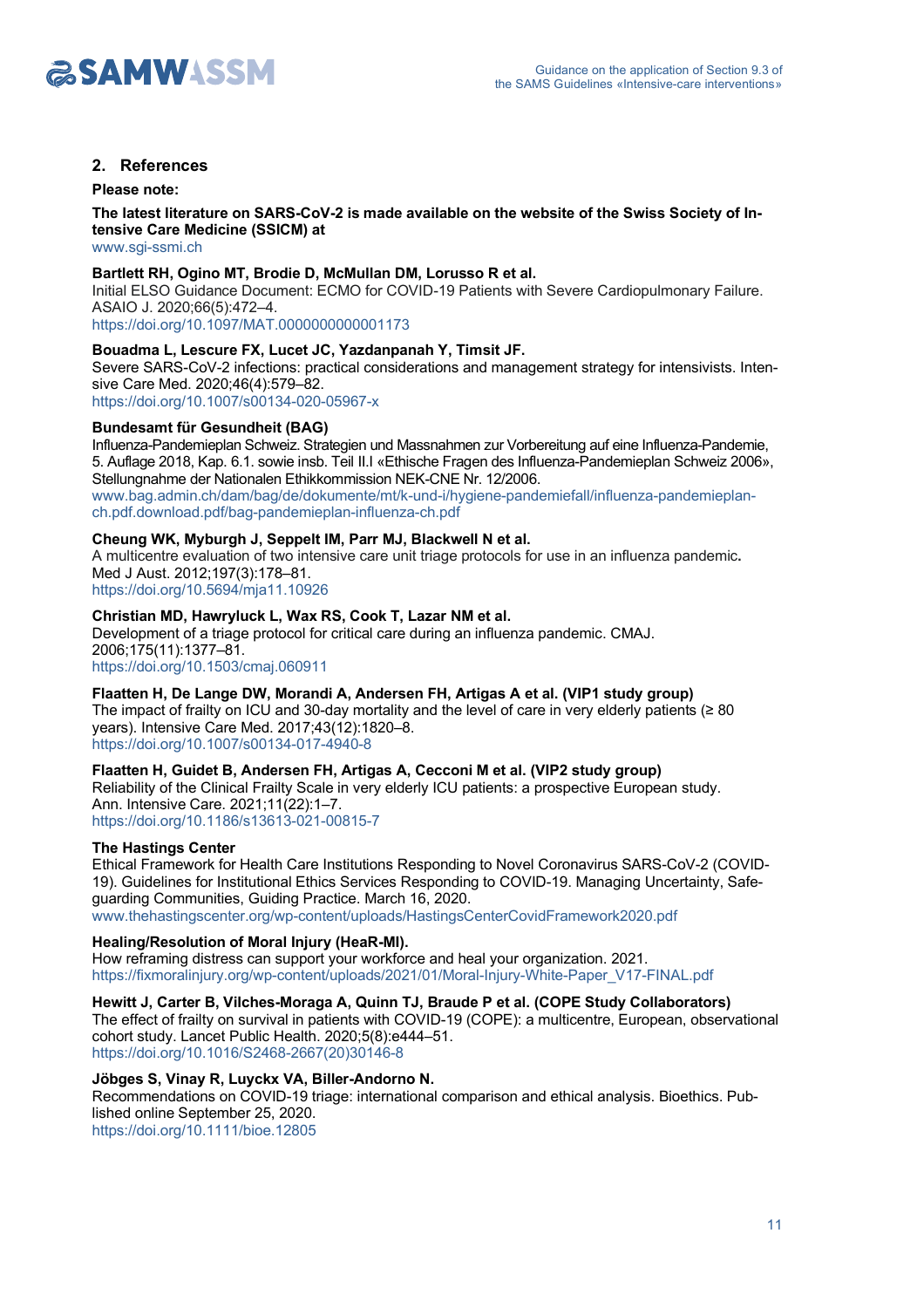

#### **Li QX, Zhao XJ, Fan HY, Li XN, Wang DL et al.**

Application Values of Six Scoring Systems in the Prognosis of Stroke Patients. Front Neurol. Published online Januar 30, 2020.

<https://doi.org/10.3389/fneur.2019.01416>

#### **Liao X, Wang B, Kang Y.**

Novel coronavirus infection during the 2019–2020 epidemic: preparing intensive care units – the experience in Sichuan Province, China. Intensive Care Med. 2020;46:357–60. <https://doi.org/10.1007/s00134-020-05954-2>

#### **MacLaren G, Fisher D, Brodie D.**

Preparing for the Most Critically Ill Patients With COVID-19. The Potential Role of Extracorporeal Membrane Oxygenation. Jama, 2020;323(13):1245–6. <https://doi.org/10.1001/jama.2020.2342>

#### **Murthy S, Gomersall C D, Fowler RA.**

Care for Critically Ill Patients With COVID-19. Jama. Published online March 11, 2020. <https://jamanetwork.com/journals/jama/fullarticle/2762996>

#### **Muscedere J, Waters B, Varambally A, Bagshaw SM, Boyd JG et al.**

The impact of frailty on intensive care unit outcomes: a systematic review and meta-analysis. Intensive Care Med. 2017;43(8):1105–22.

<https://doi.org/10.1007/s00134-017-4867-0>

# **Ñamendys-Silva SA.**

Respiratory support for patients with COVID-19 infection. Lancet. Published online March 5, 2020. [https://doi.org/10.1016/S2213-2600\(20\)30110-7](https://doi.org/10.1016/S2213-2600(20)30110-7)

#### **Nationale Ethikkommission im Bereich der Humanmedizin (NEK).**

Covid-19-Pandemie: Die gleichberechtigte Behandlung ungeimpfter Personen ist Pflicht. Stellungnahme Nr. 39, 26. August 2021.

www.nek[cne.admin.ch/inhalte/Themen/Stellungnahmen/NEK\\_Stellungnahme\\_Behandlung\\_Ungeimpfte\\_def.pdf](http://www.nek-cne.admin.ch/inhalte/Themen/Stellungnahmen/NEK_Stellungnahme_Behandlung_Ungeimpfte_def.pdf)

# **Österreichische Gesellschaft für Anaesthesiologie, Reanimation und Intensivmedizin (ÖGARI)**

Allokation intensivmedizinischer Ressourcen aus Anlass der Covid-19-Pandemie. Klinisch-ethische Empfehlungen für Beginn, Durchführung und Beendigung von Intensivtherapie bei Covid-19-PatientInnen. Statement der Arbeitsgruppe Ethik der ÖGARI vom 17.03.2020.

[www.oegari.at/web\\_files/cms\\_daten/covid-19\\_ressourcenallokation\\_gari-statement\\_v1.7\\_final\\_2020-03-](http://www.oegari.at/web_files/cms_daten/covid-19_ressourcenallokation_gari-statement_v1.7_final_2020-03-17.pdf) 17.pdf

#### **Persad G, Wertheimer A, Emanuel EJ.**

Principles for allocation of scarce medical interventions. Lancet. 2009;373(9661):423–31. [https://doi.org/10.1016/S0140-6736\(09\)60137-9](https://doi.org/10.1016/S0140-6736(09)60137-9)

#### **Rockwood K, Theou O.**

Using the Clinical Frailty Scale in Allocating Scarce Health Care Resources. Can Geriatr J. 2020;23(3):210–5. <https://doi.org/10.5770/cgj.23.463>

# **Surkan M, Rajabali N, Bagshaw SM, Wang X, Rolfson D.**

Interrater Reliability of the Clinical Frailty Scale by Geriatrician and Intensivist in Patients Admitted to the Intensive Care Unit. Can Geriatr J. 2020;23(3):235–41.

<https://doi.org/10.5770/cgj.23.398>

# **Vincente FG, Lomar FP, Mélot Ch, Vincent J-L.**

Can the experienced ICU physician predict ICU length of stay and outcome better than less experienced colleagues? Intensive Care Med. 2004 Apr. <https://doi.org/10.1007/s00134-003-2139-7>

#### **Verburg IWM, Atashi A, Eslami S, Holman R, Abu-Hanna A et al.**

Which models can I use to predict adult ICU length of stay? A systematic review. Crit Care Med. 2017 Feb.

<https://doi.org/10.1097/CCM.0000000000002054>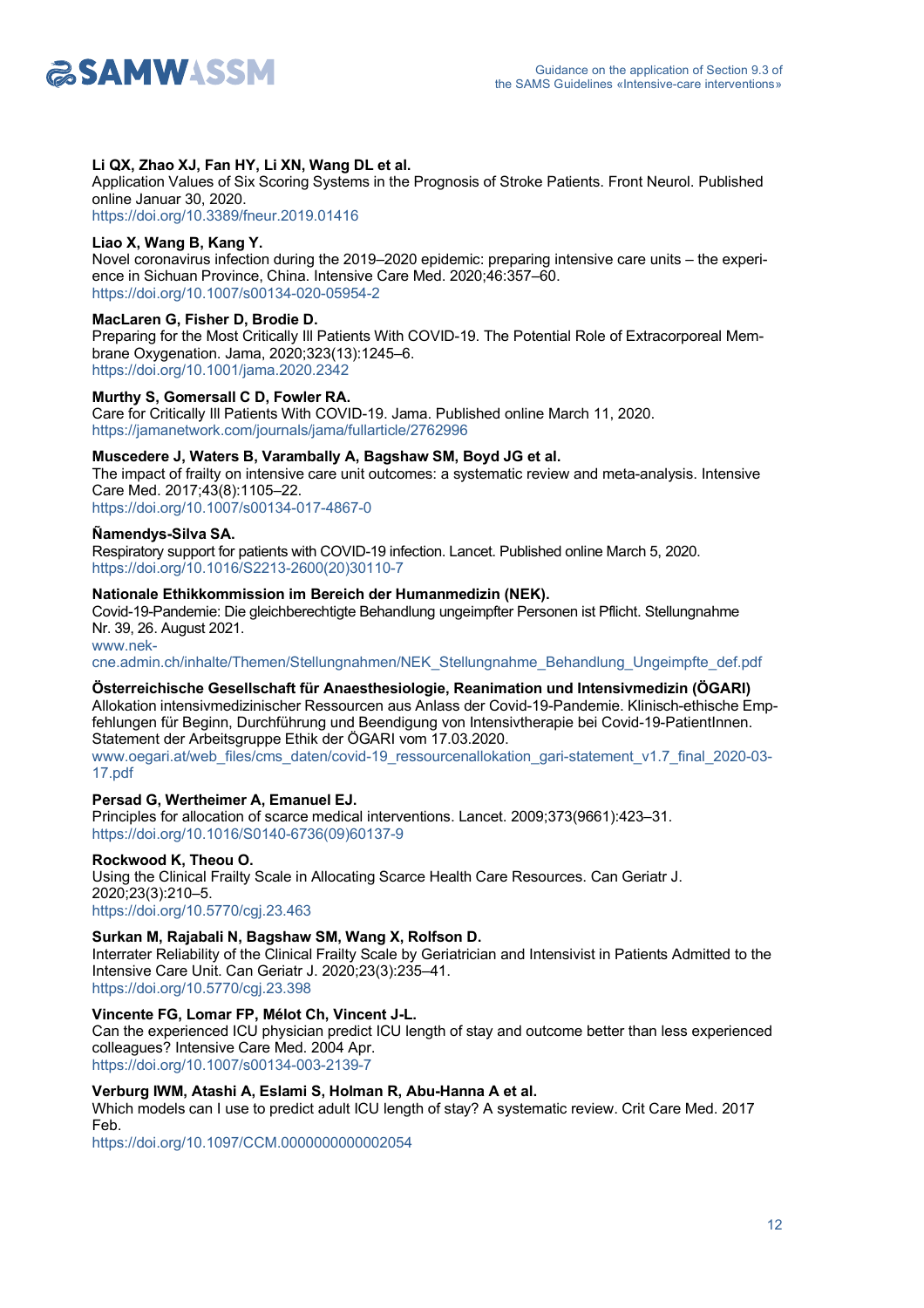

#### **Yang X, Yu Y, Xu J, Shu H, Xia J et al.**

Clinical course and outcomes of critically ill patients with SARS-CoV-2 pneumonia in Wuhan, China: a single-centered, retrospective, observational study. Lancet Respir Med. Published online February 24, 2020.

[https://doi.org/10.1016/S2213-2600\(20\)30079-5](https://doi.org/10.1016/S2213-2600(20)30079-5)

#### **Wu, Chen X, Cai Y, Xia J, Zhou X et al.**

Risk Factors Associated With Acute Respiratory Distress Syndrome and Death in Patients With Coronavirus Disease 2019 Pneumonia in Wuhan, China. JAMA Intern Med. 2020;180(7):934–43. <https://jamanetwork.com/journals/jamainternalmedicine/fullarticle/2763184>

#### **Zhou F, Yu T, Du R, Fan G, Liu Y et. al.**

Clinical course and risk factors for mortality of adult inpatients with COVID-19 in Wuhan, China: a retrospective cohort study. Lancet. 2020 Mar 11. [https://doi.org/10.1016/S0140-6736\(20\)30566-3](https://doi.org/10.1016/S0140-6736(20)30566-3)